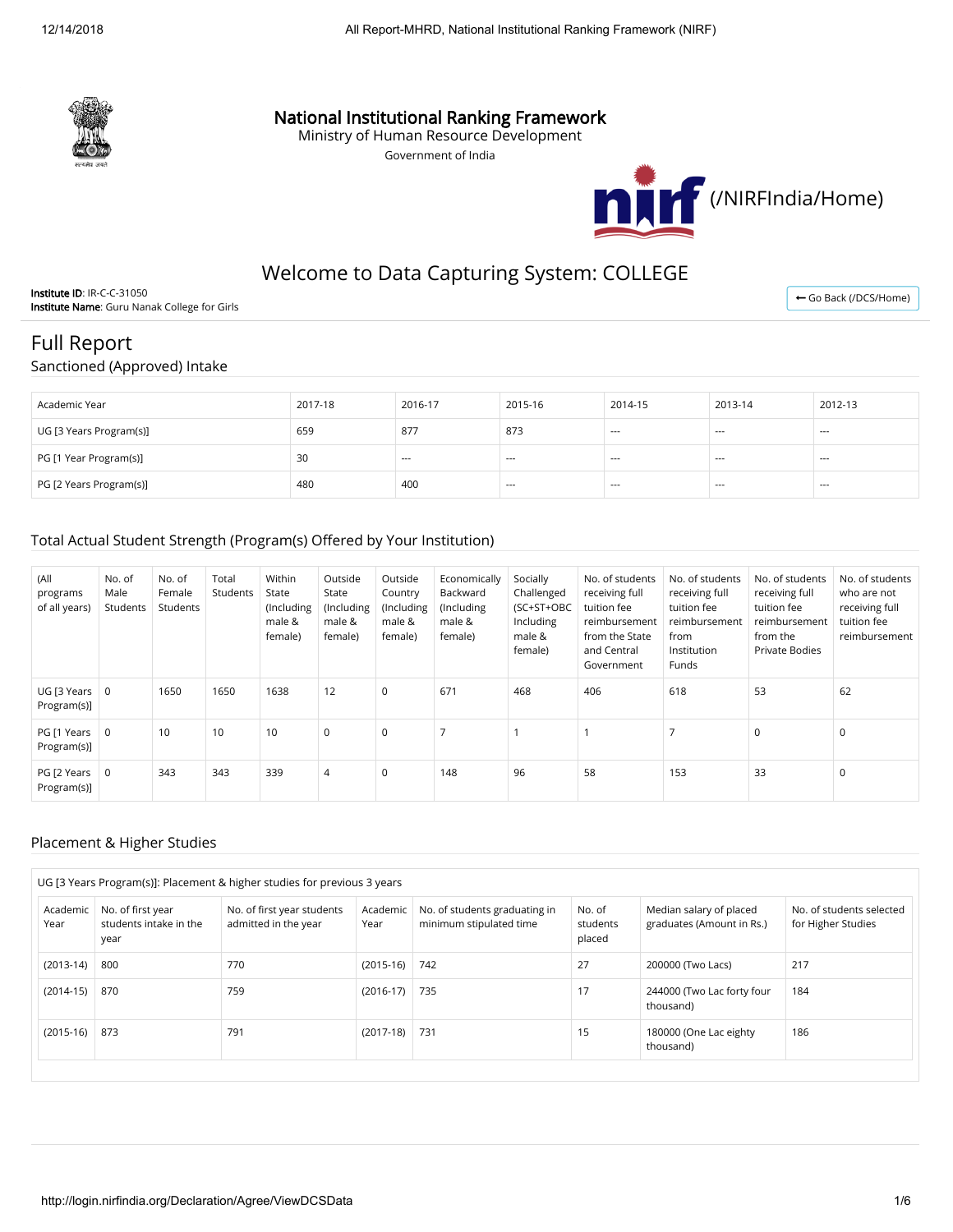| PG [1 year Program]: Placement & higher studies for previous 3 years           |                                                     |                                                    |                  |                                                          |                              |                                                      |                                                |  |  |  |  |  |
|--------------------------------------------------------------------------------|-----------------------------------------------------|----------------------------------------------------|------------------|----------------------------------------------------------|------------------------------|------------------------------------------------------|------------------------------------------------|--|--|--|--|--|
| Academic<br>Year                                                               | No. of first year<br>students intake in the<br>year | No. of first year students<br>admitted in the year | Academic<br>Year | No. of students graduating in<br>minimum stipulated time | No. of<br>students<br>placed | Median salary of placed<br>graduates (Amount in Rs.) | No. of students selected<br>for Higher Studies |  |  |  |  |  |
| $(2015-16)$                                                                    | 30                                                  |                                                    | $(2015-16)$ 7    |                                                          | 3                            | 120000 (One Lac<br>TwentyThousand)                   |                                                |  |  |  |  |  |
| $(2016-17)$                                                                    | 30                                                  | 6                                                  | $(2016-17)$ 6    |                                                          |                              | 144000 (One Lac forty four<br>Thousand)              | 2                                              |  |  |  |  |  |
| $(2017-18)$ 5<br>30<br>$(2017-18)$<br>5<br>180000 (One Lac Eighty<br>Thousand) |                                                     |                                                    |                  |                                                          |                              |                                                      |                                                |  |  |  |  |  |
|                                                                                |                                                     |                                                    |                  |                                                          |                              |                                                      |                                                |  |  |  |  |  |

| PG [2 Years Program(s)]: Placement & higher studies for previous 3 years |                                                                                                           |     |                                                                              |     |                              |                                                      |                                                |  |  |  |  |  |
|--------------------------------------------------------------------------|-----------------------------------------------------------------------------------------------------------|-----|------------------------------------------------------------------------------|-----|------------------------------|------------------------------------------------------|------------------------------------------------|--|--|--|--|--|
| Academic<br>Year                                                         | No. of first year<br>No. of first year students<br>students intake in the<br>admitted in the year<br>year |     | No. of students graduating in<br>Academic<br>minimum stipulated time<br>Year |     | No. of<br>students<br>placed | Median salary of placed<br>graduates (Amount in Rs.) | No. of students selected<br>for Higher Studies |  |  |  |  |  |
| $(2014-15)$                                                              | 360<br>166                                                                                                |     | $(2015-16)$                                                                  | 165 | 29                           | 210000 (Two Lacs Ten<br>thousand)                    | 15                                             |  |  |  |  |  |
| $(2015-16)$                                                              | 400                                                                                                       | 295 | $(2016-17)$                                                                  | 290 | 18                           | 220000 (Two Lacs<br>TwentyThousand)                  | 24                                             |  |  |  |  |  |
| $(2016-17)$                                                              | 400                                                                                                       | 240 | $(2017-18)$                                                                  | 235 | 23                           | 200000 (Two Lacs)                                    | 22                                             |  |  |  |  |  |

#### Financial Resources: Utilised Amount for the Capital & Operational expenditure for previous 3 years

| <b>Financial Year</b>                                                                                                                            | 2017-18                                                                                     | 2016-17                                                                | 2015-16                                                                   |  |  |  |  |  |  |  |  |
|--------------------------------------------------------------------------------------------------------------------------------------------------|---------------------------------------------------------------------------------------------|------------------------------------------------------------------------|---------------------------------------------------------------------------|--|--|--|--|--|--|--|--|
|                                                                                                                                                  | <b>Utilised Amount</b>                                                                      | <b>Utilised Amount</b>                                                 | <b>Utilised Amount</b>                                                    |  |  |  |  |  |  |  |  |
| Annual Capital Expenditure on Academic Activities and Resources (excluding expenditure on buildings)                                             |                                                                                             |                                                                        |                                                                           |  |  |  |  |  |  |  |  |
| Library                                                                                                                                          | 231580 (two lacs thirty one thousa<br>nd five hundred eighty)                               | 334842 (Three lacs thirty four thou<br>sand eight hundred forty two)   | 374259 (three lacs seventy four tho<br>usand fifty nine)                  |  |  |  |  |  |  |  |  |
| New Equipment for Laboratories                                                                                                                   | 463160 (Four lacs sixty three one h<br>undred sixty)                                        | 459774 (four lacs fifty nine thousan<br>d seven hundred seventy four)  | 559224 (five lacs fifty nine thousan<br>d two hundred twenty four)        |  |  |  |  |  |  |  |  |
| Other expenditure on creation of Capital Assets (excluding expenditure<br>on Land and Building)                                                  | 1451900 (fourteen lacs fifty one th<br>ousand nine hundred)                                 | 973547 (nine lacs seventy three th<br>ousand five hundred forty seven) | 4720952 (forty seven lacs twenty th<br>ousand nine hundred fifty two)     |  |  |  |  |  |  |  |  |
| Annual Operational Expenditure                                                                                                                   |                                                                                             |                                                                        |                                                                           |  |  |  |  |  |  |  |  |
| Salaries (Teaching and Non Teaching staff)                                                                                                       | 57897222 (five crores seventy eight<br>lacs ninety thousand two hundred<br>twenty two)      | 47044390 (four crores forty four th<br>ousand three hundred ninety)    | 33847030 (three crores thirty eight<br>lacs forty seven thousand thirty)  |  |  |  |  |  |  |  |  |
| Maintenance of Academic Infrastructure or consumables, other running<br>expenditures etc. (excluding maintenance of hostels and allied services) | 15328653 (one crore fifty three lac<br>s twenty eight thousand six hundre<br>d fifty three) | 14655003 (one crore forty six lacs f<br>ifty five thousand three)      | 16811882 (one crore sixty eight lac<br>s eleven eight hundred eighty two) |  |  |  |  |  |  |  |  |
| Seminars/Conferences/Workshops                                                                                                                   | 114468 (one lac fourteen thousand<br>four hundred sixty eight)                              | 191831 (one lac ninety thousand ei<br>ght hundred thirty one)          | 150945 (one lac fifty thousand nine<br>hundred forty five)                |  |  |  |  |  |  |  |  |

#### PCS Facilities: Facilities of physically challenged students

1. Do your institution buildings have Lifts/Ramps? Yes, more than 60% of the

buildings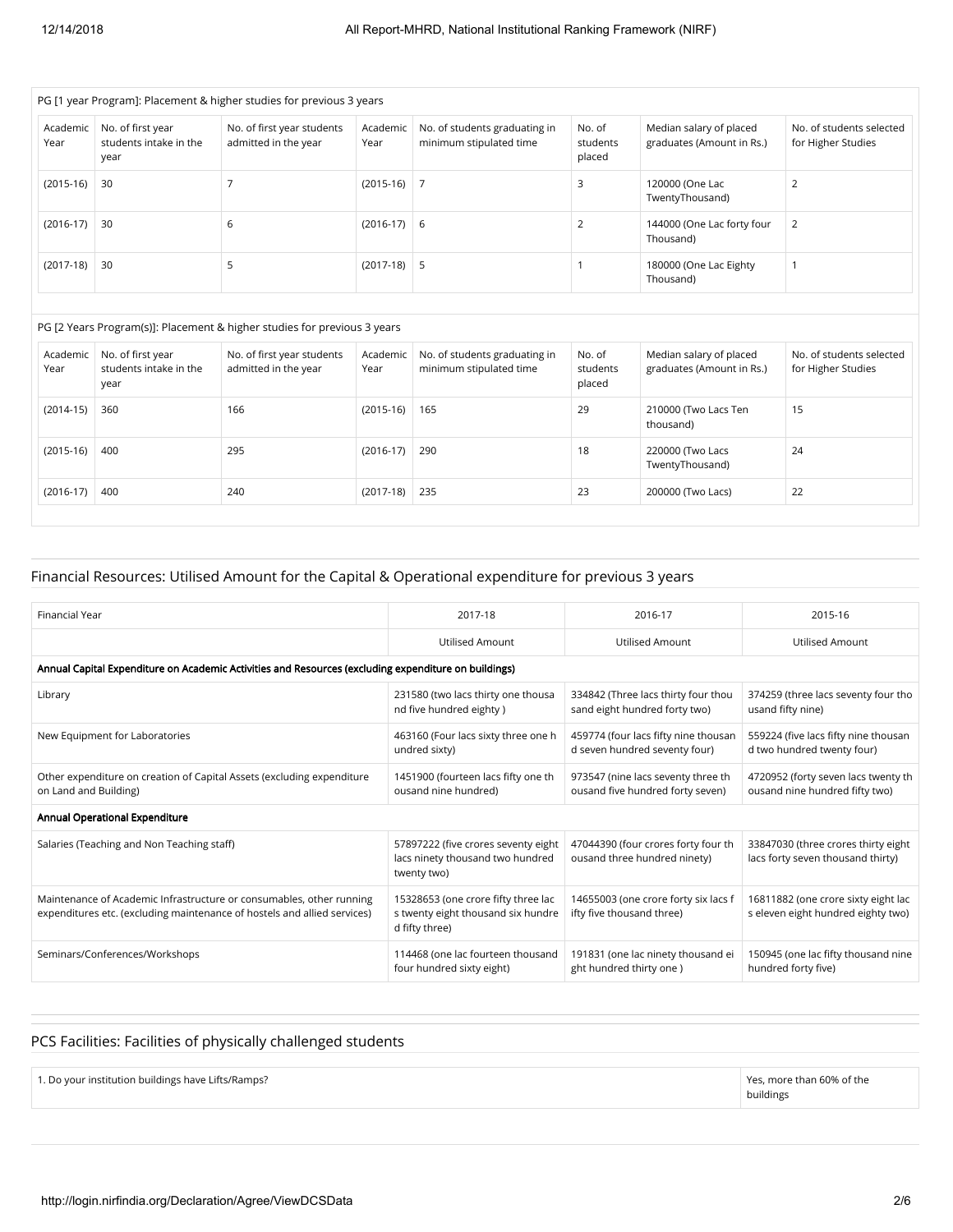| 2. Do your institution have provision for walking aids, includingwheelchairs and transportation from one building to another for handicapped<br>students? | Yes                                 |
|-----------------------------------------------------------------------------------------------------------------------------------------------------------|-------------------------------------|
| 3. Do your institution buildings have specially designed toilets for handicapped students?                                                                | Yes, less than 40% of the buildings |

#### Faculty Details

1. How many faculty members of your institution have received highly reputed national/international awards/recognition from Central government agencies in the previous year (2017-18)?

| Srno           | Name                  | Age | Designation                | Gender | Qualification | Experience (In<br>Months) | Is Associated<br>Last Year | Currently working with<br>institution? | Joining<br>Date     | Leaving<br>Date          | Association<br>type    |
|----------------|-----------------------|-----|----------------------------|--------|---------------|---------------------------|----------------------------|----------------------------------------|---------------------|--------------------------|------------------------|
| $\mathbf{1}$   | Ms Ekta               | 31  | Assistant Professor        | Female | M. Phil       | 61                        | Yes                        | Yes                                    | 19-07-<br>2011      | ---                      | Adhoc /<br>Contractual |
| 2              | Ms Anshu              | 58  | Associate Professor        | Female | M.A           | 432                       | Yes                        | Yes                                    | $01-09-$<br>1982    | ---                      | Regular                |
| 3              | Dr Neeta Kumari       | 42  | Assistant Professor        | Female | Ph.D          | 118                       | Yes                        | Yes                                    | $01-07-$<br>2013    | $\overline{\phantom{a}}$ | Regular                |
| 4              | Dr Sandeep Kaur       | 34  | <b>Assistant Professor</b> | Female | Ph.D          | 48                        | Yes                        | Yes                                    | $20 - 10 -$<br>2015 | ---                      | Regular                |
| 5              | MS Lakhveer Kaur      | 28  | Assistant Professor        | Female | M.A           | 32                        | Yes                        | Yes                                    | $14-07-$<br>2014    | ---                      | Adhoc /<br>Contractual |
| 6              | Ms Gurbinder<br>Kaur  | 35  | Assistant Professor        | Female | M.A           | 30                        | Yes                        | Yes                                    | $20-07-$<br>2015    | ---                      | Adhoc /<br>Contractual |
| $\overline{7}$ | Ms Ramandeep<br>Kaur  | 31  | Assistant Professor        | Female | M.A           | 28                        | Yes                        | Yes                                    | $01 - 01 -$<br>2017 | ---                      | Other                  |
| 8              | Dr Jagmeet Kaur       | 33  | <b>Assistant Professor</b> | Female | Ph.D          | 95                        | Yes                        | Yes                                    | 18-07-<br>2011      | ---                      | Regular                |
| 9              | Ms Navleen kaur       | 34  | Assistant Professor        | Female | M. Phil       | 85                        | Yes                        | Yes                                    | $10-07 -$<br>2012   | ---                      | Adhoc /<br>Contractual |
| 10             | Dr Sakshi             | 27  | <b>Assistant Professor</b> | Female | Ph.D          | 59                        | Yes                        | Yes                                    | $20 - 05 -$<br>2017 | ---                      | Regular                |
| 11             | Ms Rimpjeet Kaur      | 27  | Assistant Professor        | Female | <b>NET</b>    | 62                        | Yes                        | Yes                                    | 27-08-<br>2014      | ---                      | Regular                |
| 12             | Dr Anita              | 33  | Assistant Professor        | Female | Ph.D          | 108                       | Yes                        | Yes                                    | 27-09-<br>2011      | ---                      | Regular                |
| 13             | Ms Kirandeesh<br>Kaur | 30  | Assistant Professor        | Male   | M.Sc.         | 86                        | Yes                        | Yes                                    | 27-09-<br>2011      | ---                      | Regular                |
| 14             | Dr Harpreet Kaur      | 32  | Assistant Professor        | Female | Ph.D          | 63                        | Yes                        | Yes                                    | $01-07-$<br>2013    | $\hspace{0.05cm} \cdots$ | Regular                |
| 15             | Ms Sharanjeet<br>Kaur | 31  | Assistant Professor        | Female | M.Sc.         | 63                        | Yes                        | Yes                                    | 19-07-<br>2013      | ---                      | Regular                |
| 16             | Dr Sukhwinder<br>Kaur | 42  | Assistant Professor        | Female | Ph.D          | 143                       | Yes                        | Yes                                    | $25 - 11 -$<br>2013 | ---                      | Regular                |
| 17             | Dr Mandeep Kaur       | 44  | Assistant Professor        | Female | Ph.D          | 120                       | Yes                        | Yes                                    | $31 - 08 -$<br>2014 | ---                      | Regular                |
| 18             | Ms Satbir Kaur        | 34  | Assistant Professor        | Female | M. Phil       | 60                        | Yes                        | Yes                                    | $01 - 08 -$<br>2017 | ---                      | Adhoc /<br>Contractual |
| 19             | Ms Kanika             | 24  | Assistant Professor        | Female | M.Sc(Phy)     | 12                        | Yes                        | Yes                                    | $01 - 08 -$<br>2017 | ---                      | Other                  |

0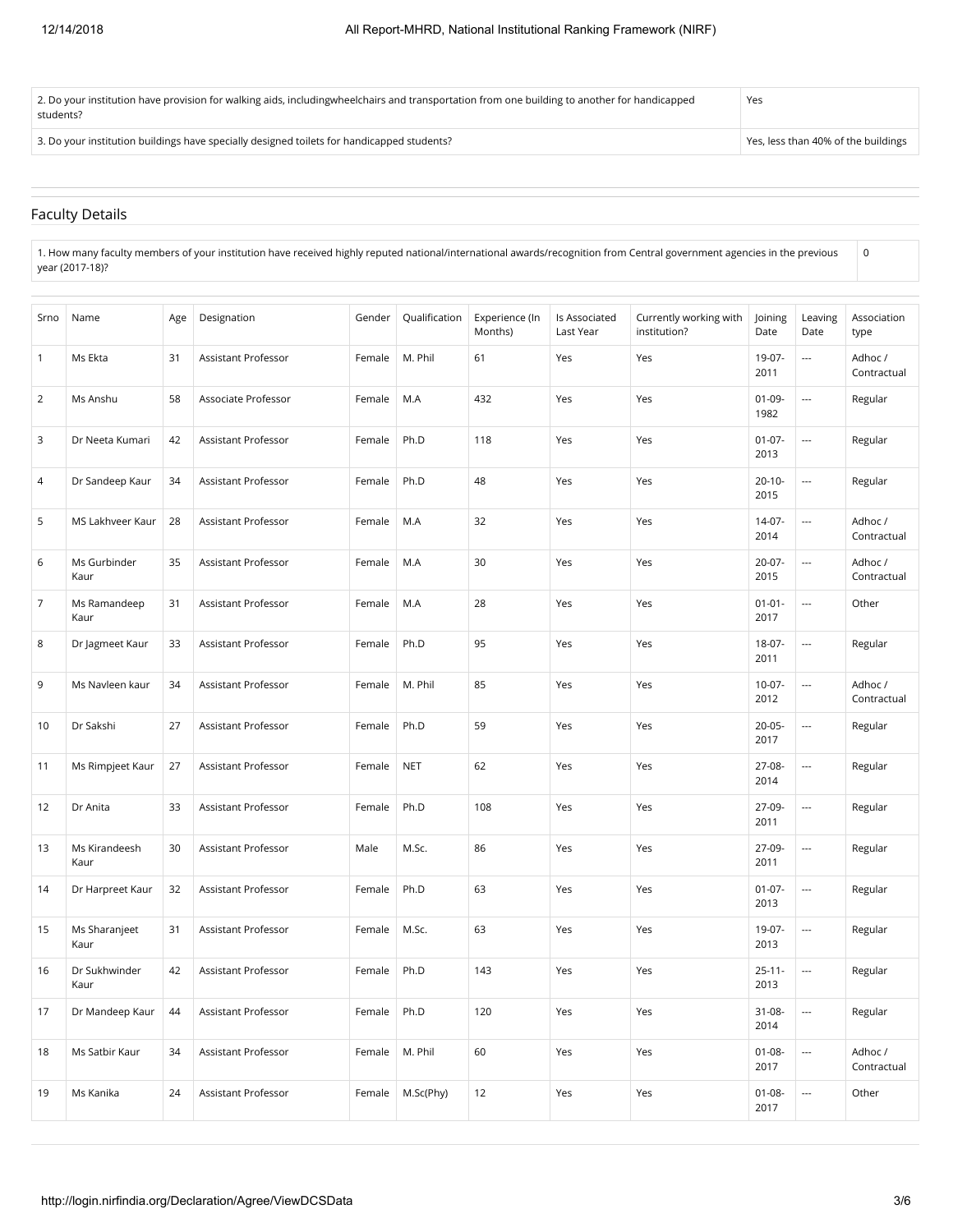| 20 | Ms Sukhpreet<br>Kaur      | 31 | Assistant Professor | Female | Ph.D       | 10  | Yes | Yes | $01 - 08 -$<br>2017 | $\overline{\phantom{a}}$ | Adhoc /<br>Contractual |
|----|---------------------------|----|---------------------|--------|------------|-----|-----|-----|---------------------|--------------------------|------------------------|
| 21 | Ms Gaganjot Kaur          | 27 | Assistant Professor | Female | M.Sc(Phy)  | 35  | Yes | Yes | $01 - 08 -$<br>2017 | $\overline{a}$           | Adhoc /<br>Contractual |
| 22 | Ms Rajveer jaur           | 24 | Assistant Professor | Female | M.Sc(Phy)  | 15  | Yes | Yes | 18-07-<br>2017      | ---                      | Regular                |
| 23 | Ms Ripandeep<br>Kaur      | 28 | Assistant Professor | Female | M.Sc.      | 48  | Yes | Yes | $01 - 08 -$<br>2017 | ---                      | Other                  |
| 24 | Ms Amandeep<br>kaur       | 34 | Assistant Professor | Female | M. Phil    | 109 | Yes | Yes | $01 - 08 -$<br>2017 | $\overline{a}$           | Adhoc /<br>Contractual |
| 25 | Ms Rupinder pal<br>Kaur   | 34 | Assistant Professor | Female | M. Phil    | 146 | Yes | Yes | $15-06-$<br>2008    | $\cdots$                 | Regular                |
| 26 | Ms Amanpreet<br>kaur      | 34 | Assistant Professor | Female | M. Phil    | 154 | Yes | Yes | 09-07-<br>2007      | ---                      | Regular                |
| 27 | Ms Shaveta<br>dargan      | 38 | Assistant Professor | Female | M. Phil    | 186 | Yes | Yes | $05-07-$<br>2006    |                          | Regular                |
| 28 | Dr Sunil Kumar            | 40 | Assistant Professor | Male   | Ph.D       | 188 | Yes | Yes | $05-07-$<br>2008    | $\overline{a}$           | Regular                |
| 29 | Ms Monika Juneja          | 36 | Assistant Professor | Female | M. Phil    | 151 | Yes | Yes | 17-07-<br>2008      | $\overline{a}$           | Adhoc /<br>Contractual |
| 30 | Ms Harmanjot<br>Kaur      | 32 | Assistant Professor | Female | M.Sc.      | 97  | Yes | Yes | 27-08-<br>2014      | $\overline{a}$           | Regular                |
| 31 | Ms Arshdeep<br>Kaur       | 29 | Assistant Professor | Female | M.Sc.      | 58  | Yes | Yes | $01 - 08 -$<br>2017 | ---                      | Adhoc /<br>Contractual |
| 32 | Ms Arti Sharma            | 33 | Assistant Professor | Female | <b>NET</b> | 111 | Yes | Yes | 06-07-<br>2009      | $\overline{a}$           | Regular                |
| 33 | Ms Navjot Kaur            | 58 | Assistant Professor | Female | M. Phil    | 372 | Yes | Yes | 22-08-<br>1988      | $\hspace{0.05cm} \ldots$ | Regular                |
| 34 | Dr Rana Baljinder<br>Kaur | 49 | Assistant Professor | Female | Ph.D       | 300 | Yes | Yes | $01 - 09 -$<br>2003 | ---                      | Regular                |
| 35 | Dr Sukhwinder<br>Singh    | 44 | Assistant Professor | Male   | <b>NET</b> | 216 | Yes | Yes | $21 - 07 -$<br>2005 |                          | Regular                |
| 36 | Dr Mandeep Kaur           | 41 | Assistant Professor | Female | Ph.D       | 180 | Yes | Yes | $20 - 07 -$<br>2009 | $\overline{a}$           | Regular                |
| 37 | Dr Amanpreet Gill         | 36 | Assistant Professor | Female | Ph.D       | 108 | Yes | Yes | $01 - 08 -$<br>2009 | $\sim$                   | Regular                |
| 38 | Ms Paramjt Kaur           | 46 | Assistant Professor | Female | M. Phil    | 120 | Yes | Yes | 24-08-<br>2008      | ---                      | Adhoc /<br>Contractual |
| 39 | Dr Sandeep Kaur           | 31 | Assistant Professor | Female | <b>NET</b> | 48  | Yes | Yes | 24-07-<br>2013      | ---                      | Regular                |
| 40 | Ms Amritpal Kaur          | 33 | Assistant Professor | Female | <b>NET</b> | 28  | Yes | Yes | $16-07-$<br>2015    |                          | Adhoc /<br>Contractual |
| 41 | Ms Satinderpal<br>Kaur    | 38 | Assistant Professor | Female | M. Phil    | 189 | Yes | Yes | $31 - 07 -$<br>2007 | ---                      | Regular                |
| 42 | Ms Navneet Rana           | 34 | Assistant Professor | Female | M. Phil    | 118 | Yes | Yes | $03-09-$<br>2014    | ---                      | Regular                |
| 43 | Ms Jaskranbir<br>Kaur     | 27 | Assistant Professor | Female | M.Sc.      | 37  | Yes | Yes | $01 - 08 -$<br>2017 |                          | Adhoc /<br>Contractual |
| 44 | Ms Rajdeep Kaur           | 26 | Assistant Professor | Female | M.Sc.      | 12  | Yes | Yes | $01 - 08 -$<br>2017 | $\hspace{0.05cm} \ldots$ | Adhoc /<br>Contractual |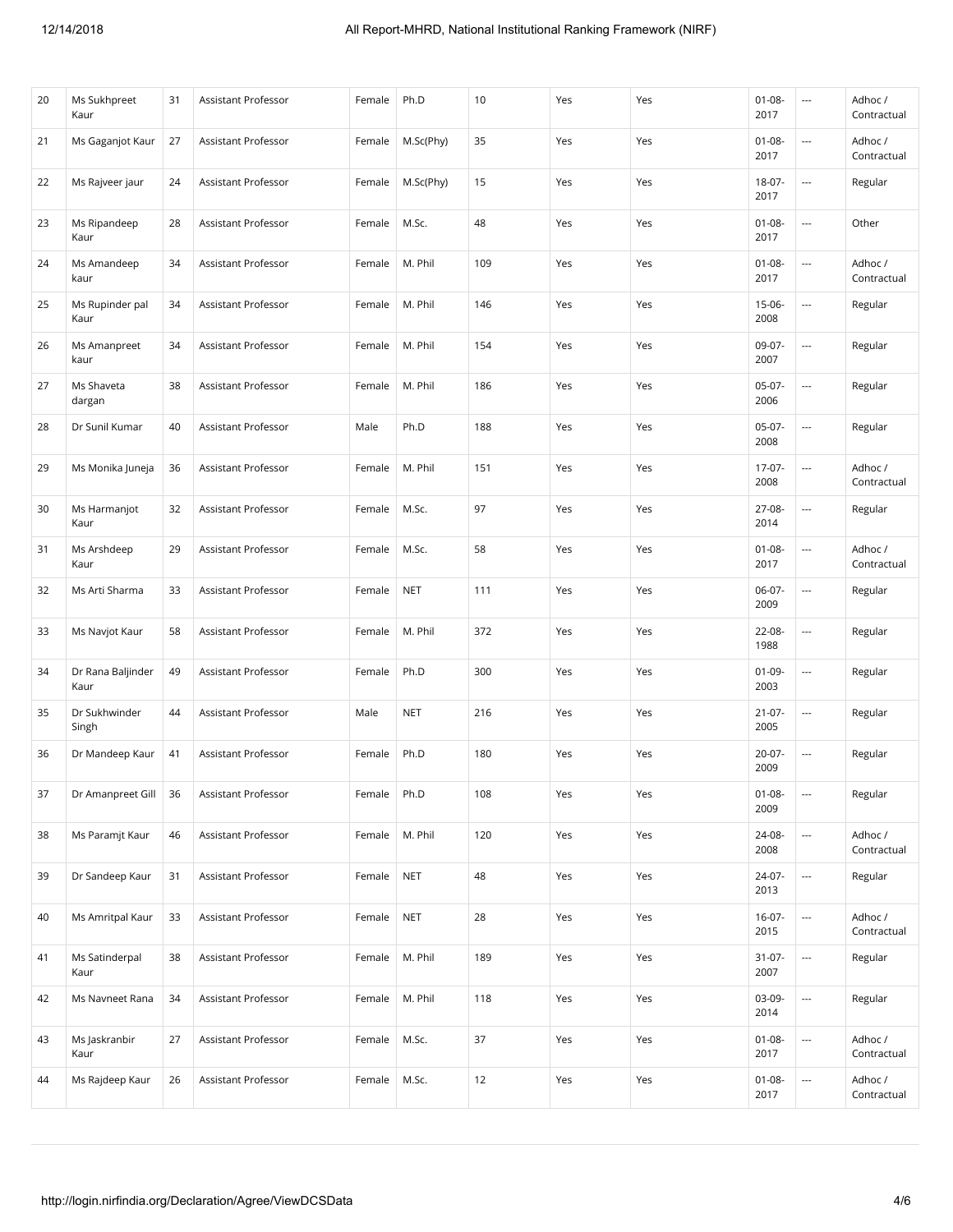| 45 | Dr Jagdish Kumar             | 43 | Assistant Professor                              | Male   | Ph.D       | 172            | Yes | Yes | $02 - 08 -$<br>2004 | $\cdots$                 | Regular                |
|----|------------------------------|----|--------------------------------------------------|--------|------------|----------------|-----|-----|---------------------|--------------------------|------------------------|
| 46 | Ms Narinder Kaur             | 34 | Assistant Professor                              | Female | M. Phil    | 74             | Yes | Yes | 04-08-<br>2009      | $\overline{\phantom{a}}$ | Adhoc /<br>Contractual |
| 47 | Dr Bali Bhadur               | 37 | Assistant Professor                              | Male   | Ph.D       | 135            | Yes | Yes | $11-07-$<br>2007    | $\sim$                   | Regular                |
| 48 | Dr Navneet Saini             | 35 | Assistant Professor                              | Female | M. Phil    | 76             | Yes | Yes | 27-06-<br>2012      | $\overline{\phantom{a}}$ | Regular                |
| 49 | Ms Amanpreet<br>Kaur         | 29 | Assistant Professor                              | Female | M.A        | 58             | Yes | Yes | $10 - 01 -$<br>2014 | $\overline{\phantom{a}}$ | Regular                |
| 50 | Dr Neena Mehta               | 49 | Assistant Professor                              | Female | Ph.D       | 230            | Yes | Yes | $01-09-$<br>2003    | $\overline{\phantom{a}}$ | Regular                |
| 51 | Dr Neeraj Gupta              | 49 | Assistant Professor                              | Female | Ph.D       | 148            | Yes | Yes | $07-07-$<br>2006    | ---                      | Regular                |
| 52 | MS Payaldeep<br>Kaur         | 29 | Assistant Professor                              | Female | M.A        | 32             | Yes | Yes | $01 - 08 -$<br>2017 | $\overline{\phantom{a}}$ | Adhoc /<br>Contractual |
| 53 | Dr Nirmaljeet<br>kaur        | 42 | Assistant Professor                              | Female | Ph.D       | 204            | Yes | Yes | $01-09-$<br>2003    | $\overline{\phantom{a}}$ | Regular                |
| 54 | Dr Jasjeet Kaur              | 56 | Associate Professor                              | Female | Ph.D       | 300            | Yes | Yes | 10-09-<br>1993      | $\overline{\phantom{a}}$ | Regular                |
| 55 | Dr Tejinder Kaur<br>Dhaliwal | 54 | Dean / Principal / Director /<br>Vice Chancellor | Female | Ph.D       | 268            | Yes | Yes | 23-08-<br>2002      | $\overline{\phantom{a}}$ | Regular                |
| 56 | Ms Ruchi Kalra               | 39 | Assistant Professor                              | Female | <b>NET</b> | 96             | Yes | Yes | $16-07-$<br>2010    | $\overline{\phantom{a}}$ | Regular                |
| 57 | Ms Gagandeep<br>Kaur         | 38 | Assistant Professor                              | Female | M. Phil    | 144            | Yes | Yes | $01-07-$<br>2013    | $\overline{\phantom{a}}$ | Regular                |
| 58 | Ms Varinder Kaur             | 35 | Assistant Professor                              | Female | M.A        | 78             | Yes | Yes | $01 - 08 -$<br>2017 | $\overline{\phantom{a}}$ | Adhoc /<br>Contractual |
| 59 | Ms Monika garg               | 37 | Assistant Professor                              | Female | <b>NET</b> | 112            | Yes | Yes | $20-07-$<br>2009    | $\overline{\phantom{a}}$ | Regular                |
| 60 | Ms sondeep kaur              | 28 | Assistant Professor                              | Female | <b>NET</b> | 94             | Yes | Yes | $10-01 -$<br>2014   | $\hspace{0.05cm} \ldots$ | Regular                |
| 61 | Mr Mandeep<br>Singh          | 44 | Assistant Professor                              | Male   | <b>NET</b> | 210            | Yes | Yes | $02-09-$<br>2015    | $\overline{\phantom{a}}$ | Regular                |
| 62 | Ms Seema Rani                | 32 | Assistant Professor                              | Female | <b>NET</b> | 47             | Yes | Yes | $27 - 11 -$<br>2014 | $\overline{\phantom{a}}$ | Regular                |
| 63 | Ms Rupinder kaur             | 33 | Assistant Professor                              | Female | <b>NET</b> | 38             | Yes | Yes | 04-09-<br>2015      | $\hspace{0.05cm} \ldots$ | Regular                |
| 64 | Ms Roohi                     | 36 | Assistant Professor                              | Female | <b>NET</b> | 87             | Yes | Yes | $07-07-$<br>2017    | $\overline{\phantom{a}}$ | Regular                |
| 65 | Ms Jagdeep Kaur              | 24 | Assistant Professor                              | Female | M.Sc.      | 12             | No  | Yes | $01 - 08 -$<br>2017 | $\hspace{0.05cm} \ldots$ | Adhoc /<br>Contractual |
| 66 | Ms Dilpreet Kaur             | 23 | Assistant Professor                              | Female | M.Sc(Phy)  | 3              | No  | Yes | 07-08-<br>2018      | $\hspace{0.05cm} \ldots$ | Adhoc /<br>Contractual |
| 67 | Mr Harsimrat<br>Singh        | 22 | Assistant Professor                              | Male   | M.Sc.      | 12             | No  | Yes | 23-07-<br>2018      | $\overline{\phantom{a}}$ | Adhoc /<br>Contractual |
| 68 | Ms Harpreet Kaur             | 24 | Assistant Professor                              | Female | M.Sc.      | 3              | No  | Yes | $01 - 08 -$<br>2018 | $\hspace{0.05cm} \ldots$ | Adhoc /<br>Contractual |
| 69 | Ms Navpreet Kaur             | 30 | Assistant Professor                              | Female | M.Sc.      | $\overline{4}$ | Yes | Yes | 14-07-<br>2018      | $\hspace{0.05cm} \ldots$ | Adhoc /<br>Contractual |